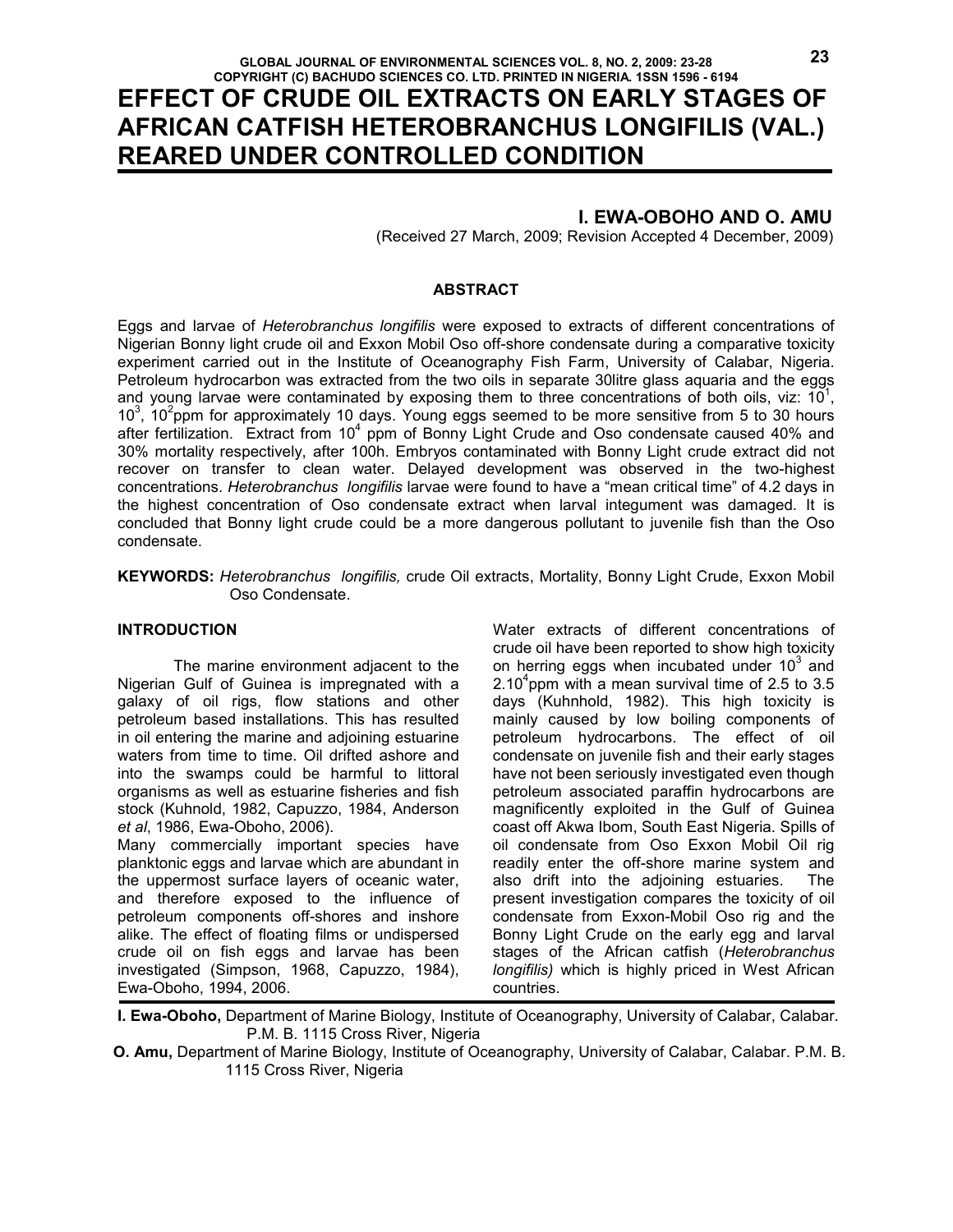## **MATERIALS AND METHODS**

 Eggs and young larvae of *Heterobranchus longifilis*, which have been fertilized and reared in the Institute of Oceanography (IOC) laboratory, were contaminated with dissolved and dispersed Bonny Light Crude Oil and Oso condensate. Experiments with dissolved petroleum hydrocarbons were carried out by extracting the oil and condensate in separate 30 L-glass aquaria to avoid direct application of oil films in the test containers. Different amounts of oil and condensate (10<sup>4</sup>, 10<sup>3</sup>, 10<sup>2</sup>ppm) were separately poured into the water and left for two days. A calm water circulation in the containers was maintained by means of small pumps to ensure maximum saturation of soluble hydrocarbon compounds. Precaution was taken to reduced the level of evaporation of oil components by not exposing the experiment to direct sun light and strong wing. The oil extract was transferred into the test containers and renewed every two days. The amounts of Bonny light crude oil and Oso condensate used for preparing the extracts, is however not a criterion for the actual amount and types of dissolved hydrocarbons. Preliminary chemical analyses show that under the described test conditions the amount of hydrocarbons dissolved from  $10<sup>4</sup>$ ppm of crude oil is in the range

of 10ppm. Oil dispersions were obtained by stirring 10<sup>3</sup>ppm of Oso condensate for one minute at 10,000 revolutions per minute. Dilutions were then prepared at once. The experiments were started 50 hours later.

The effects of floating oil and dispersions were investigated by the addition of a relatively nontoxic dispersant corexit 7664. 10 and 100ppm of corexit were added when the oil was mixed with water representing 1 and 10 percent of the oil dispersed.

## **RESULTS**

 The mortality rates of *H. longifilis* eggs at different ages in the water extracts from Bonny<br>Light Crude and Oso condensate, are Oso condensate, are represented in Figure 1. Fig. 1 shows that young eggs put into the oil extracts 5 to 30 hours after fertilization were more sensitive. On the other hand, after about 100 hours the extract from  $10<sup>4</sup>$ ppm of Bonny Light Crude had caused a 40% higher mortality than the control, unlike Oso condensate which caused a mortality of about 30% higher than the control.

The relationships between the mortality of *H. longifilis* eggs and duration of pollutant influence is represented in Table 1 which indicates that the mortality was lower when one series of eggs was kept in the extract throughout the test period.

Table 1: Relationships between mortality of *H.longifilis* eggs and duration of pollutant influence

|                 |                                                                                                   | Test continued until hatching |      |
|-----------------|---------------------------------------------------------------------------------------------------|-------------------------------|------|
|                 | Amount of Bonny Light   Test for 100 hours in oil   In oil extract % dead   In clean water % dead |                               |      |
| Crude oil (ppm) | extract % dead eggs                                                                               | eggs                          | eggs |
|                 | 30                                                                                                |                               |      |
|                 |                                                                                                   | 65                            | 35   |
|                 |                                                                                                   | 38                            | 20   |
| Control         |                                                                                                   |                               |      |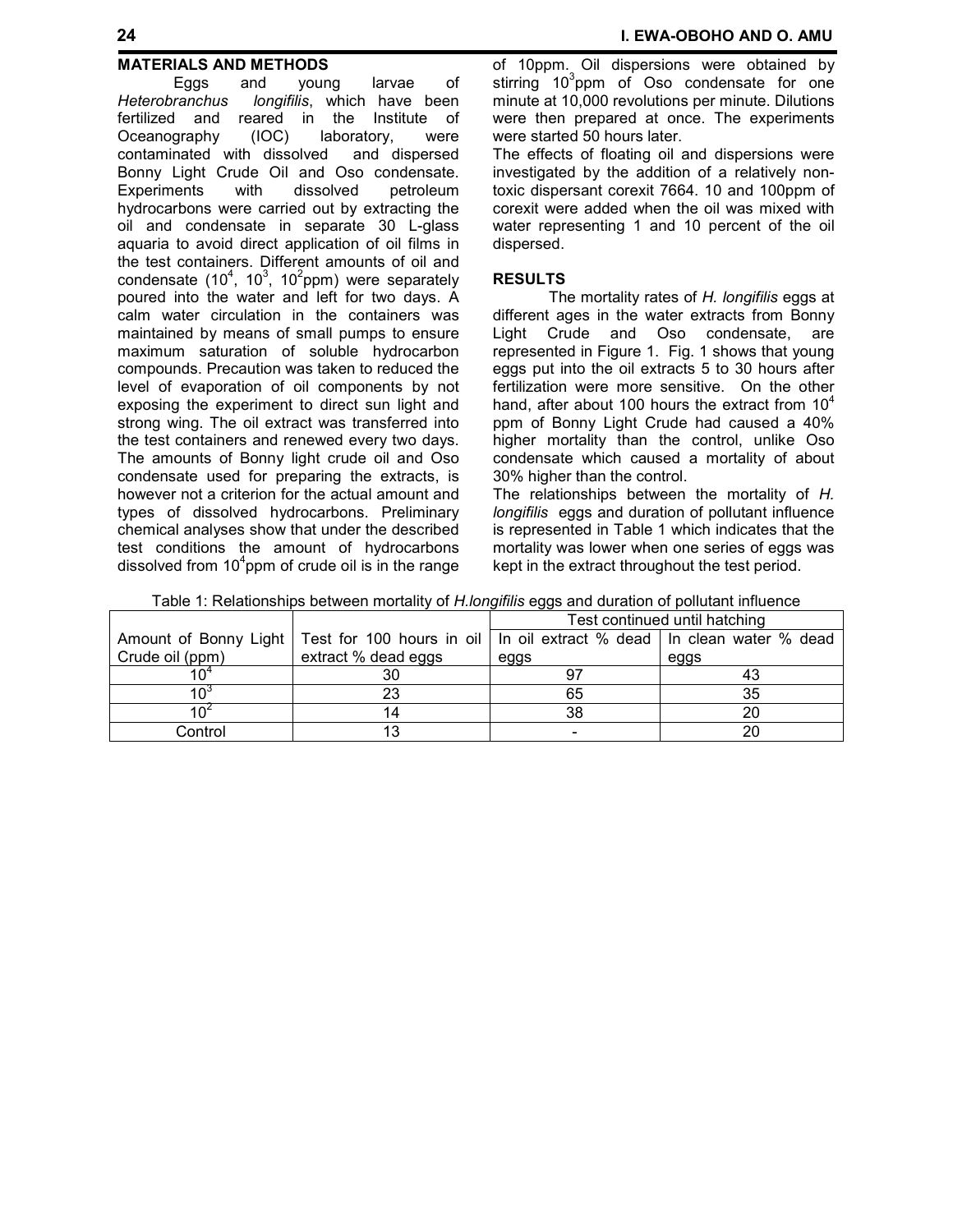

**Fig.1:** Mortality rates of *H. longifilis* eggs at different ages in water extracts from Bonny Light Crude and Oso condensate.

The hatching rates of *H.longifilis* eggs expressed as percentage of the control are shown in Fig. 2. After 5 to 30 h of fertilization, young eggs of *H.*  longifilis exposed to extracts of 10<sup>4</sup> and 10<sup>3</sup> ppm were found to exhibit similar hatching rates (<20%) of Bonny Light Crude as in the Oso condensate. However, higher hatching rates of  $>80\%$  were obtained in 10<sup>2</sup> ppm extracts of both pollutants after 10 days. The relationship between larval sensitivity, pollutant concentration and exposure duration expressed as mean critical times, is shown in Table 2. *H. longifilis*  larvae showed a mean critical time of 4.2 days when brought into the highest concentration of Oso condensate at the ages of 1 and 0.5 days when 10 days old. (Table 2). In the lowest concentration values were 14 days and 5-5 days respectively. Resistances to oil extracts seem to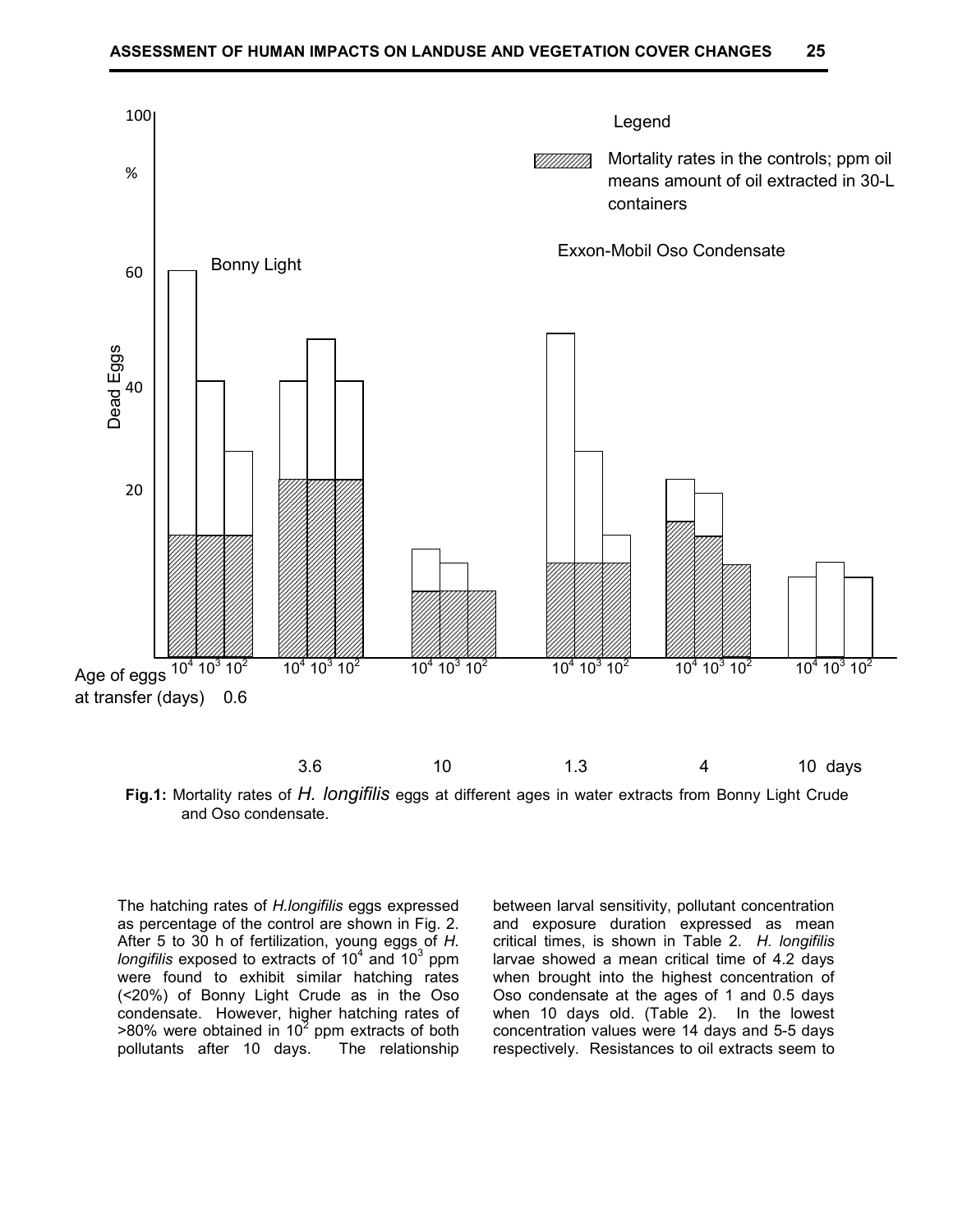decrease with advancing resorption of the yolk sac. Embryos contaminated with Bonny Light Crude extract did not recover although they were transferred to clean water after 48h.

The biological effects revealed more severe damage, because most of the larvae that hatched had deformed bodies or abnormal flexures of the tail which hindered normal swimming and most died within one day. The deformation was observed from gastrulation onward. A delay of development was observed in the two highest concentrations beginning from 3.5 to 4 days after putting the eggs into the test milieu. In some

Table 2: Mean Critical Time (days) of *H. longifilis*  larval in dissolved petroleum hydrocarbons.

| of<br>Age<br>larvae<br>at<br>transfer | Amount of Oil extracted (ppm) |            |     |  |
|---------------------------------------|-------------------------------|------------|-----|--|
|                                       | $102$ ppm                     | $10^3$ ppm | ppm |  |
|                                       | 14                            | 8.4        | 4.0 |  |
|                                       | 10                            | 7.4        | 3.6 |  |
| 5                                     | 8.1                           | 5.8        | 2.4 |  |
|                                       | 5.5                           | 4.3        | ე 6 |  |

cases, hatching was delayed or did not occur though the embryo looked normally developed. The larvae on the other hand showed behavioural symptoms in oil extracts for example, increase in activity (especially in higher concentrations) was followed by a reduction of swimming activity, which finally stopped. The larvae then showed signs of narcosis, which gradually deepened until the critical point when no responses of larvae were obtained even by touching. These observations are similar to those reported by Wilson (1970).

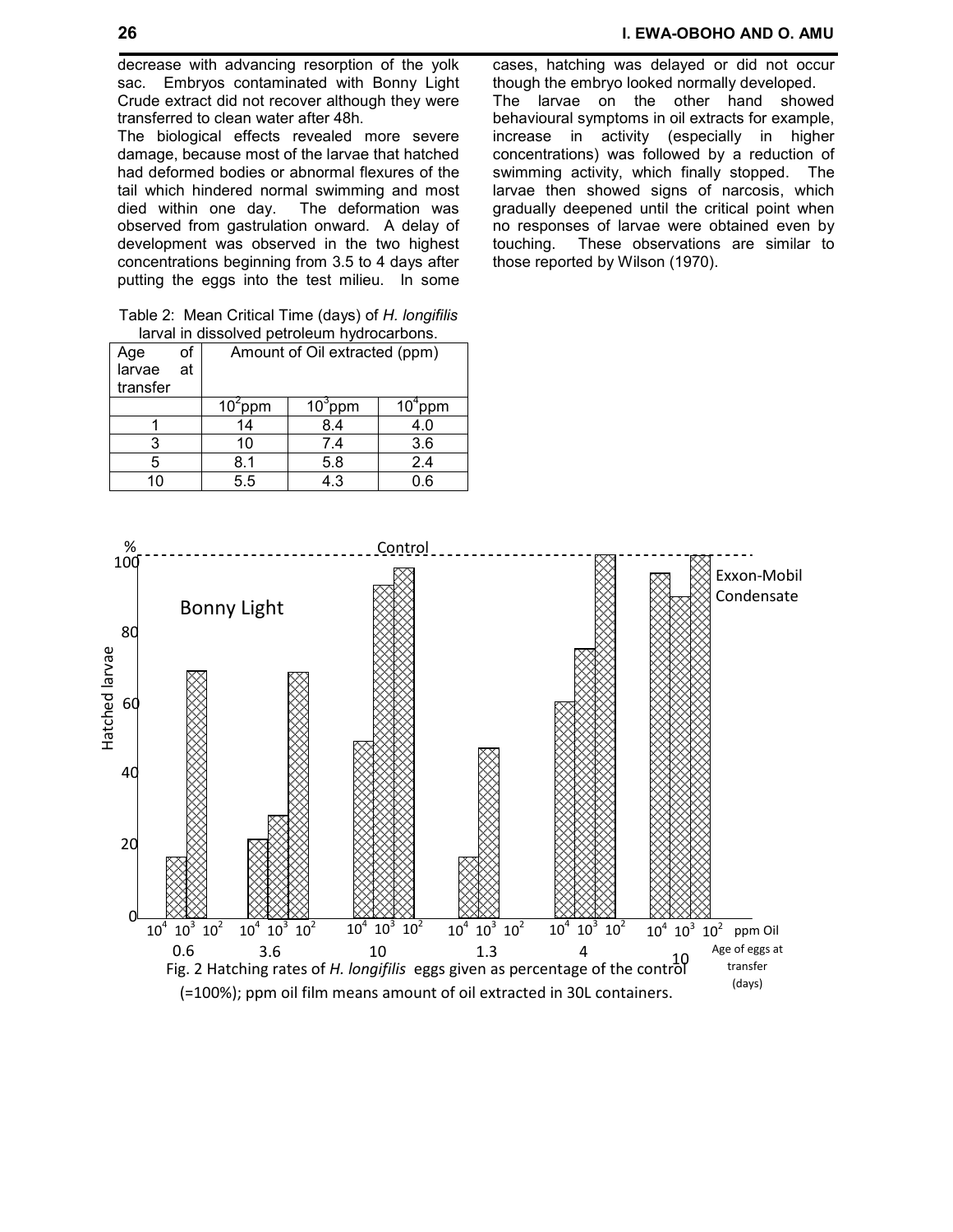#### **ASSESSMENT OF HUMAN IMPACTS ON LANDUSE AND VEGETATION COVER CHANGES 27**

#### **DISCUSSION**

 The acute toxicity of petroleum hydrocarbons to juvenile *H. longifilis* fish is assessed in the present studies by measurement of  $LC_{50}$  value  $\ldots$  ie. the concentration of a hydrocarbon mixture that results in 50% mortality of the test fish during a designated exposure period. It is difficult to estimate the  $50LC_{50}$  or 100CL<sub>50</sub> of the eggs as mortality rate in the controls was 0-30% after 100hrs and highly dependent on the spawn quality. Young eggs put into the oil extracts 5 to 30h after fertilization seemed to be most sensitive because of their delicate physiological stage which is usually very sensitive to pollutant.

 Pure corexit solution of 10 and 100ppm concentrations were found to be non-toxic to larvae. Oil dispersions with and without corexit caused "mean critical times" of 3 to 6h at 10 $^3$ ppm of Oso condensate and 60 to 100h at 20ppm. After two days, the pure oil-water dispersion containing 100ppm of dispersant had kept or even slightly increased its toxicity at all dilution tested. The larval integument was damaged especially in higher concentrations. Typical row of blisters are formed on the primordial fins and tail fins. Larvae did not seem to avoid milky clouds of even higher concentration of dispersed oil, probably because their chemoreceptor were blocked very quickly at the first contact with oil component. It has been shown that toxic compounds are extracted from oil films in natural conditions in the sea during pollution, injuring larvae and young stages of floating eggs and yolk sac.

 Several investigators have demonstrated that early embryonic and larval stages of fish are more sensitive to petroleum hydrocarbons than later larval stages (Ceas, 1974, Wells and Sprague, 1976, Donahue *et al* 1977, Linden, 1978, Cucci and Epifanio, 1979; Capuzzo and Lancaster, 1981, Ewa-oboho, 1988, Ewa-oboho and Abby-kalio, 2006, Asuquo *et al*, 2007). This is consistent with the results of the present study. The early embryonic stages were more sensitive than later embryonic and larval stages, possibly as a result of reduced membrane permeability to hydrocarbons (Sharp *et al*., 1979) or increased capability for detoxication (Binder and Stegeman, 1980) among later stages. The Bonny light crude possibly had higher concentrations of toxic aromatic components than Oso condensate which may probably be less dense and evaporates slowly than the Bonny light crude, hence, making the Bonny light crude more toxic than Oso.

 To conclude, Bonny Light Crude seems to have a greater impact on early stags of *H. longifilis*. Dispersions from both types of oils can have a ten to hundred fold higher toxicity to both eggs and larvae, delaying growth or in most cases destroying the organisms.

#### **ACKNOWLEDGEMENTS**

 We thank Exxon Mobil Producing Nigeria for the provision of Oil condensate from Oso platform. The Bonny light crude was obtained from Bonny Tank Farm of Shell Petroleum Development Corporation SPDC. The early stages of *H. longifilis* were made available by Mr. George Ekpo of the Institute of Oceanography Model Fish Farm, University of Calabar, Nigeria.

## **REFERENCES**

- Anderson, J. W., Kiesser, S. L. and Blaylock, J. W., 1986. Cumulative Effective Petroleum Hydrocarbon on Marine Fish during Constant Exposure. Rapp. P. V. Reun. Con. Int. Explor. Mer. 197:62-70.
- Anderson J. w. and Stain, L. S. 1989. Effect of Crude Oil on Feeding Baheaviour of the Lobster *Homarus americanus* – *Eviron.*  Pollut. 6:77-86.
- Barnett, J. and Toews, D. 1978, Effects of Crude Oil and Dispersant Oil Sparse 43 on Respiration in Atlantic Salmon (Salmo Sala) J. Zool*.* 56:307-310.
- Binder, R. L. and Stegeman, J. J., 1980. Induction of aryl hydrocarbon hydroxyl lase activity in embryos of an estuarine fish. Biochem. Pharmacol. 29: 949-951.
- Capuzzo, J. M., 1984. The Effects of Petroleum Hydrocarbons on Lipid Metabolism and Energetics of Larval Development and Metamorphosis in *Homarus americanus*) Mar. Environ. Res. 14:201-228.
- Ceas, M. P., 1974. Effects of 3-4 benzopyrene on fish egg development. *Acta*  Embryological Experimentalis 3:267-272.
- Capuzzo, J. M. and Lancaster, B. A. 1981. Physiological effects of Petroleum hydrocarbons in fish larvae: Hydrocarbon accumulation and interference with lipid metabolism. Page 477-59. *In* W.B. Vernberg, A Calabrese, F. P. Thurberg